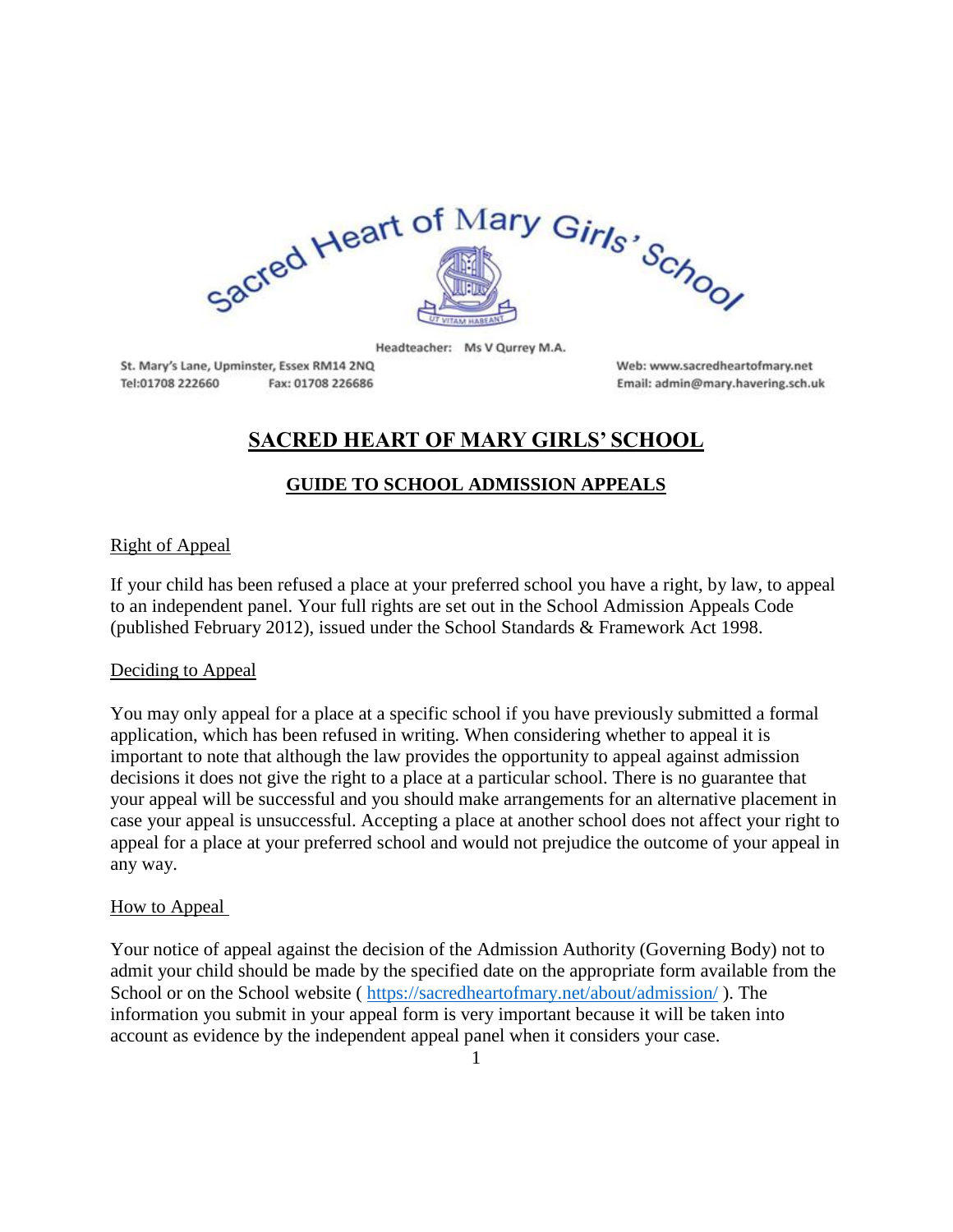- 1. Complete the appeal form using black ink or typescript.
- 2. Under the section 'Grounds for Appeal' you should try to explain as fully as you can why you want your child to attend the School. If you think your application has not been treated correctly or fairly, or in accordance with the admissions criteria, you should explain why you think this is the case. An appeal is not valid unless it includes the grounds on which it is made. Appeals that do not comply with this cannot be processed until a statement of grounds is provided. Continuation sheets may be added to the form.
- 3. If there are associated medical or social factors, it is important that these are supported by a letter from your doctor or other relevant professional, such as a social worker or health visitor. Preferably, any such evidence should be enclosed with your completed appeal form.
- 4. If your case is based on a change of address, you should provide confirmation of exchange of contracts for, or evidence of the completion of, your house purchase, or a tenancy agreement, or relevant documentation from an independent source such as your solicitor or the letting agent. Please note that evidence that an offer by you to purchase a house has been accepted, or that you are buying 'subject to contract', is unlikely to be regarded as sufficiently strong to be accepted as confirmation of change of address.
- 5. You may include any other relevant letters, correspondence, written reports or documents in support of your case.
- 6. Ensure that your form is returned to the Clerk to the Independent Appeal Panel, c/o Sacred Heart of Mary Girls' School, St. Mary's Lane, Upminster, RM14 2QR by the required deadline. It would be preferred if the appeal form and accompanying documentation is e-mailed to the School using [blefevre@mary.havering.sch.uk](mailto:blefevre@mary.havering.sch.uk)
- 7. It is important that you include as much information as you can because if, for any reason, you do not attend the hearing and have not requested a deferral, the panel will make a decision based on written submissions only.
- 8. You will only receive a formal acknowledgement that your appeal has been received if you enclose a stamped addressed envelope with your appeal submission.
- 9. You will be advised of the deadline for submission of further evidence not sent with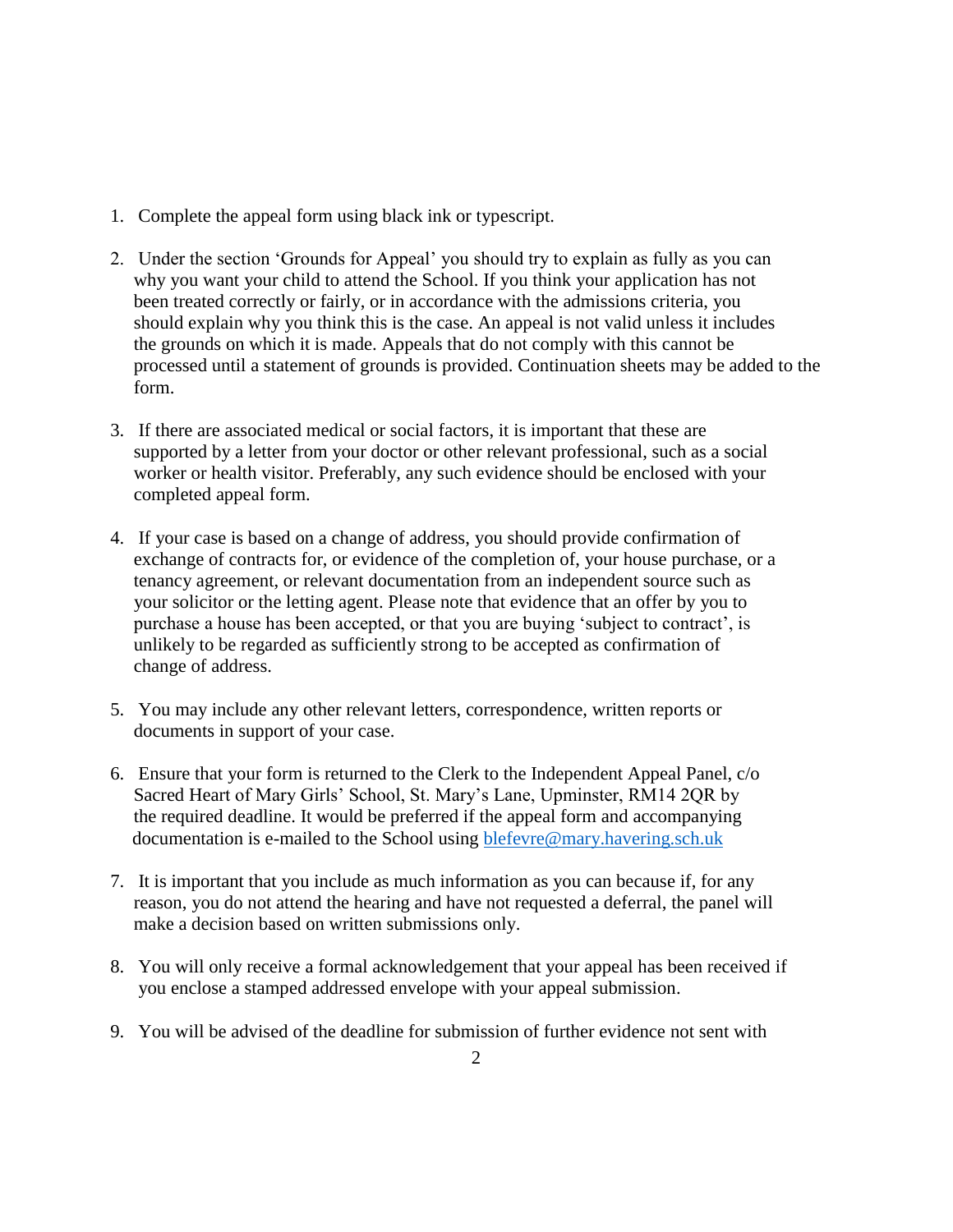your initial appeal. Whilst you may submit additional information any time up to the hearing, if you provide anything new too close to the hearing which the panel thinks may be significant, it may be necessary to adjourn to allow all parties the opportunity to consider it.

### Preparing for the Hearing

Appellants are allowed at least 20 school days from the date of notification that their application was unsuccessful to prepare and lodge their written appeal. Appeals for on-time applications under the annual allocation procedure, ie those relating to decisions despatched on 'National Offer Day' (normally 1 March), must be heard within 40 school days of the deadline for lodging appeals. The independent panel responsible for hearing appeals in respect of Sacred Heart of Mary Girls' School normally meets in late April, May or early June.

If possible, appeals for late applications will be heard at the same time as those for on-time applications, but, where this cannot be achieved, they will be heard within 30 days of being lodged.

Written notice of the date, location and arrangements for your hearing will be given on the appeal form. A notional twenty minutes is scheduled for each appeal, but there is no restriction if more time is needed. Please bear in mind that on the day of your hearing the panel may be considering other cases too and that there may be some delay in proceeding with your appeal if other appeals take longer than the allotted time.

Appeal papers will be sent to you, the admission authority and panel members a reasonable time before the hearing. These will include a copy of your appeal form, together with your original application form and supporting documents, any supplementary supporting information and a written statement from the admission authority explaining how the admission arrangements and the co-ordinated admissions scheme apply to your application, the reasons for the decision to refuse admission and an explanation as to how the admission of an additional child would prejudice the provision of efficient education and/or the efficient use of resources.

You will be told the names of the three panel members and, if you think you recognise any of them as a friend or acquaintance, please contact the School immediately as it may be inappropriate for someone you know, or who knows you, to hear your case.

You will be responsible for deciding how best to organise the presentation of your evidence and before the hearing you may wish to prepare yourself by: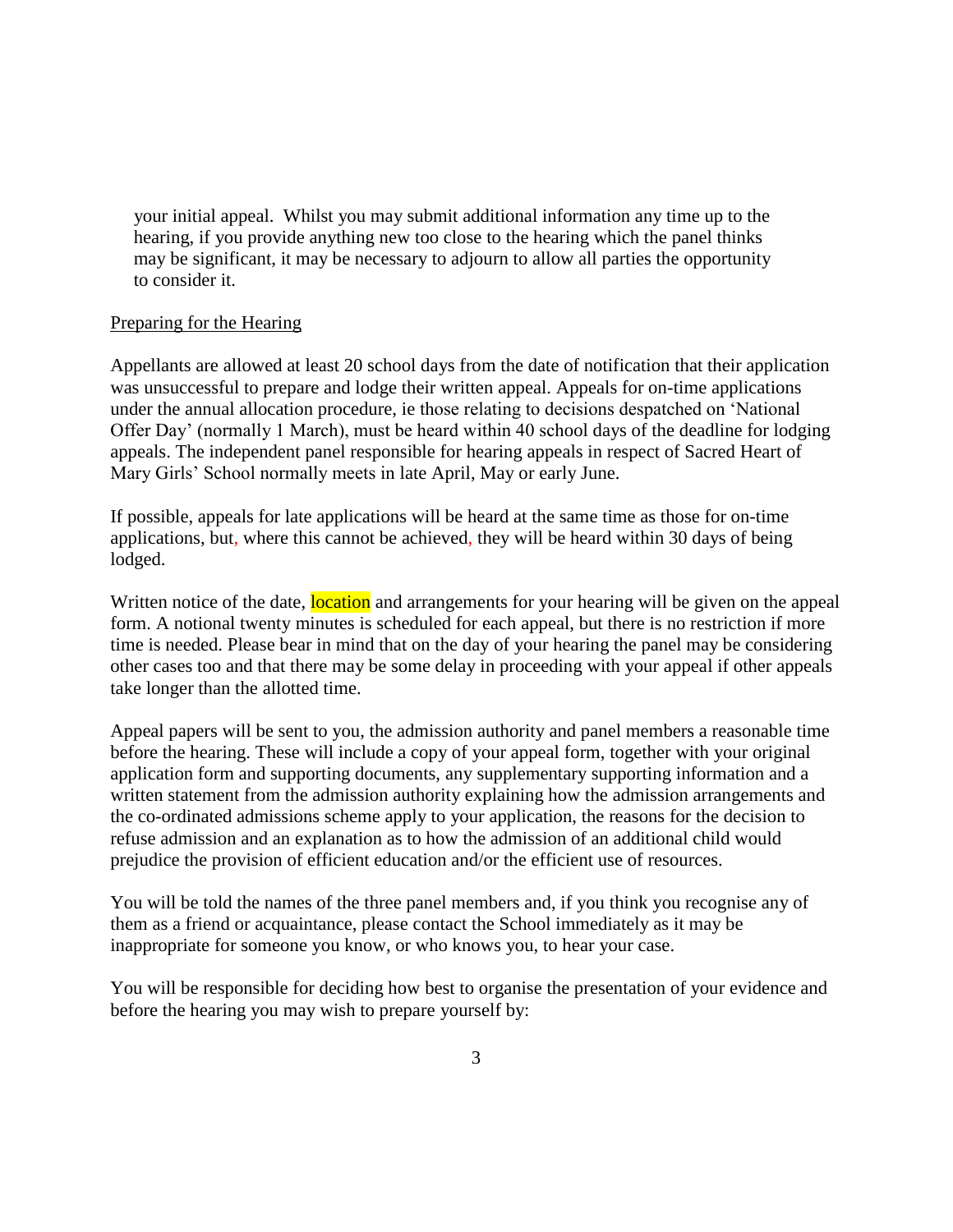- Familiarising yourself with the procedure for the hearing.
- Reading the admission authority's case.
- Making a note of any questions you would like to ask the presenting officer about the admission authority's case.
- Deciding what you would like to say when invited by the panel to explain your reasons for wanting your child to attend the school.

In accordance with the arrangements for grouped appeals, all appellants for entry to Year 7 in the normal September admission round should attend together to hear the School's case for oversubscription at the beginning of the first day of appeal hearings.

The presenting officer will present the admission authority's case as to why there is no place available for your child in the relevant year group. You and the panel may question the presenting officer about the admission authority's case. Please note that at this stage the focus is on the admission authority's submission and not on your individual case.

Your individual appeal will be heard in private and all documentation and everything said will be confidential. You may be accompanied by a member of your family, a friend or a representative, either to speak on your behalf or simply to give you support. You will be asked whether you intend to be represented at the hearing, but legal representation should be unnecessary as the hearing is not a court of law and the aim is to keep the proceedings as informal as possible.

### It is normally unnecessary for witnesses to attend appeal hearings.

### The Hearing

The appeal panel's powers are limited to consideration of the respective cases of the admission authority and the appellant and it can either refuse or allow your appeal. It has no other powers and cannot consider complaints or objections about wider aspects of local admission policies and practice.

The appeal panel will comprise three members who have no involvement in the School, the local authority or the admission process. At least one must be a person with experience in education, who is acquainted with educational conditions in the area, or who is the parent of a registered pupil at a school (but not the one for which you are appealing), and at least one must be a lay member, that is someone without personal experience in the management or provision of education in any school (experience as a governor of another school or involvement in education in any other voluntary capacity is permitted).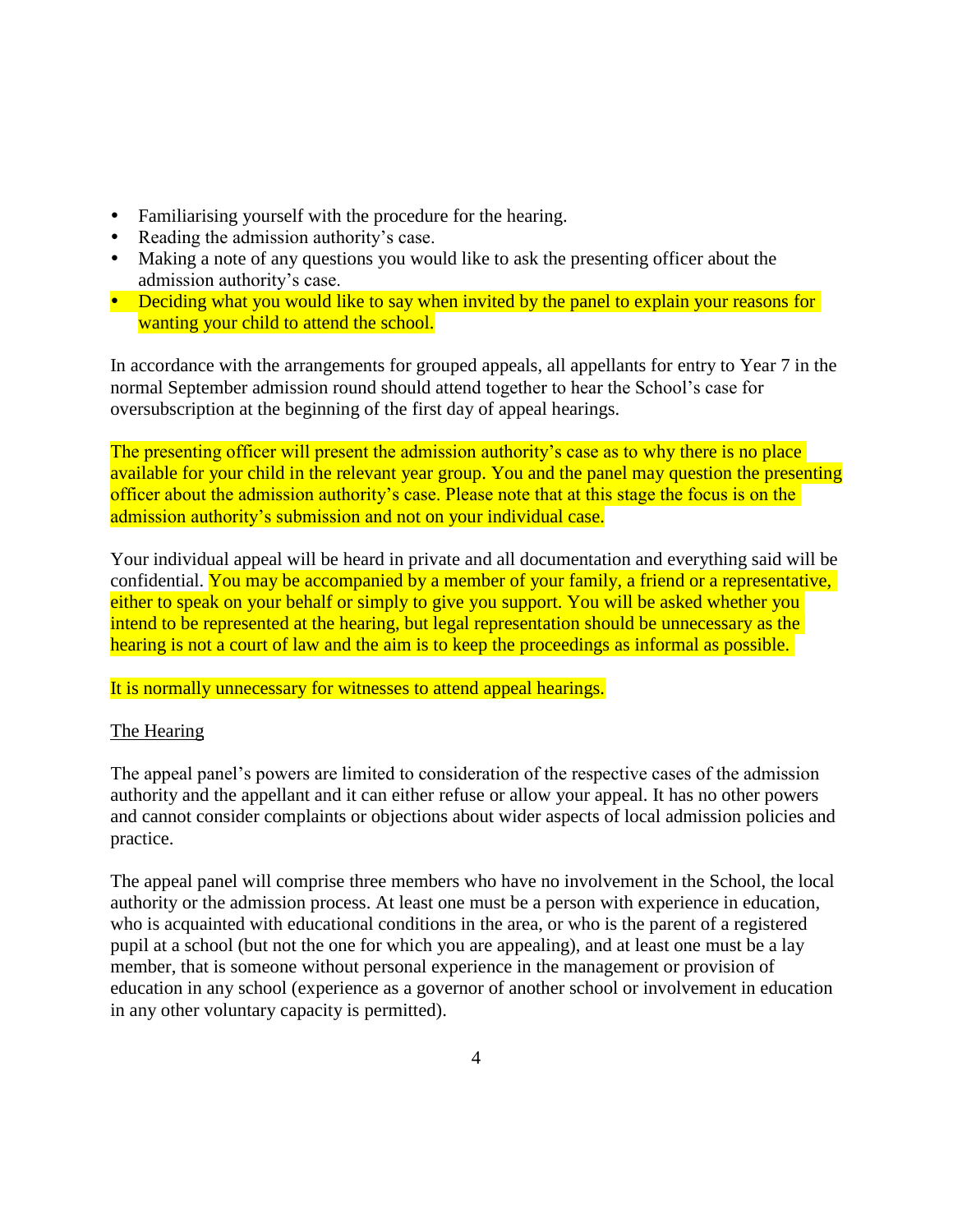The admission authority's presenting officer will normally be a member of the Governing Body or a senior member of the school staff. He/she will not be involved in any way with the appeal panel's decision-making process.

A clerk will be present to ensure the hearing is conducted fairly, to record the proceedings, to advise on law and procedure and to notify all concerned of the panel's decision.

**Attending the Hearing** 

You are strongly advised to attend the hearing to present your case directly to the panel. The hearing will normally take place at St. Luke's Church, 201 Front Lane, Cranham, Upminster RM14 1LD. On arrival appellants are asked to wait in the foyer until invited into the meeting by the clerk.

The individual hearing will normally proceed as follows:-

- The Chairperson will introduce the panel members, the admission authority's presenting officer (and anyone accompanying him/her) and the clerk.
- The Chairperson will explain how the hearing will be conducted.
- You will present your case for seeking a place at the School. How you do this is for you to decide. For example, you may wish to expand upon the information you have provided, or highlight certain issues, or simply refer the panel to your written case. You are asked to note that references to the School's academic record, or to your child's academic ability, will not be taken into account as, under the comprehensive education system applying to all schools in the London Borough of Havering, admissions cannot be based on those factors.

 The fact that your child may be on the School's waiting list, and his or her position on it (and the position of any other child), are not relevant to the appeal and the panel will not discuss those issues or take account of them.

- After your presentation the panel and the presenting officer may ask you questions about your case.
- The presenting officer will have the opportunity to sum up the admission authority's case.
- Finally, you will be given the opportunity to sum up your case.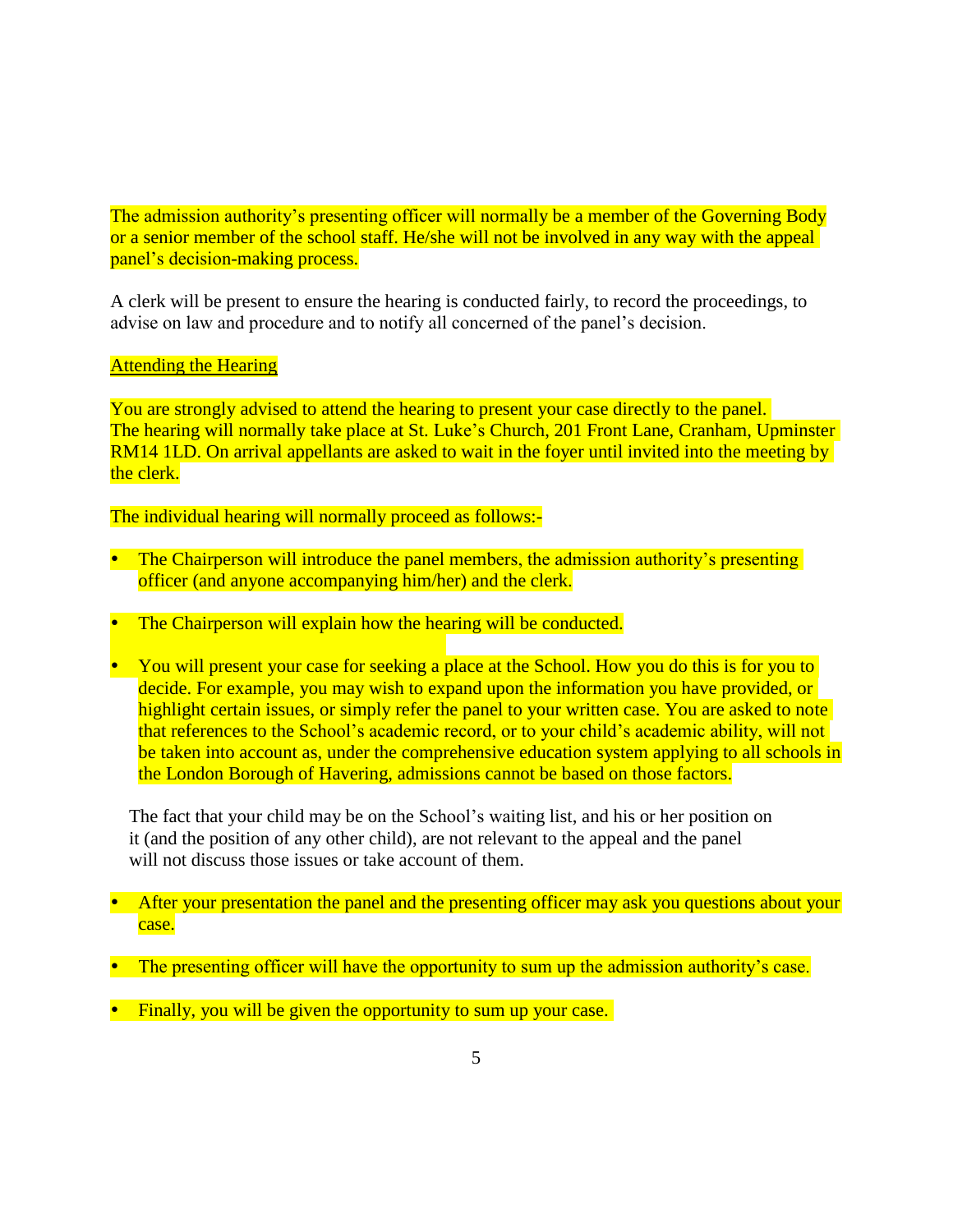Members of the panel may ask questions of either you or the presenting officer at any stage.

At the conclusion of your hearing you and the presenting officer, and anyone accompanying you, will be asked to leave.

### The Panel's Decision

The panel will then discuss your case in private, taking into account the evidence submitted, both in writing and orally. If your appeal is the only one for a particular year group, a decision will be made at the end of your hearing, but, if there are other appeals, a decision will be made after all of them have been heard. The decision will not be given to you on the day of the hearing, but will be communicated by the Clerk to you, the admission authority and to the Headteacher, in writing, normally within five school days. The letter will include the reasons for the panel's decision, including how, and why, any issues of fact or law were decided by the panel.

In reaching its decision the panel will follow an established two stage procedure.

Stage One - Examining the Decision to Refuse Admission

1. The panel will consider (a) whether the admission arrangements (including the area's coordinated arrangements) complied with admissions law and have been correctly and impartially applied to your child, and (b) whether the admission of additional children would prejudice the provision of efficient education or the efficient use of resources.

2. Where your appeal is the only one under consideration, the panel will uphold the appeal at this stage if (a) it finds that the admission arrangements did not comply with admissions law or had not been correctly and impartially applied, and that, as a result, your child was denied a place, or (b) if it finds that the admission of additional children would not prejudice the provision of efficient education or efficient use of resources. However, where there are multiple appeals and a number of children would have been offered a place, and to admit that number would seriously prejudice the provision of efficient education or efficient use of resources, the panel will proceed to the second stage.

3. The panel will also proceed to the second stage where (a) it finds that the admission arrangements did comply with admissions law and that they were correctly and impartially applied to your child, or (b) it finds that the admission arrangements did not comply with admissions law or were not correctly and impartially applied, and that your child was denied a place as a consequence, and (c) it finds that the admission of additional children would prejudice the provision of efficient education or efficient use of resources.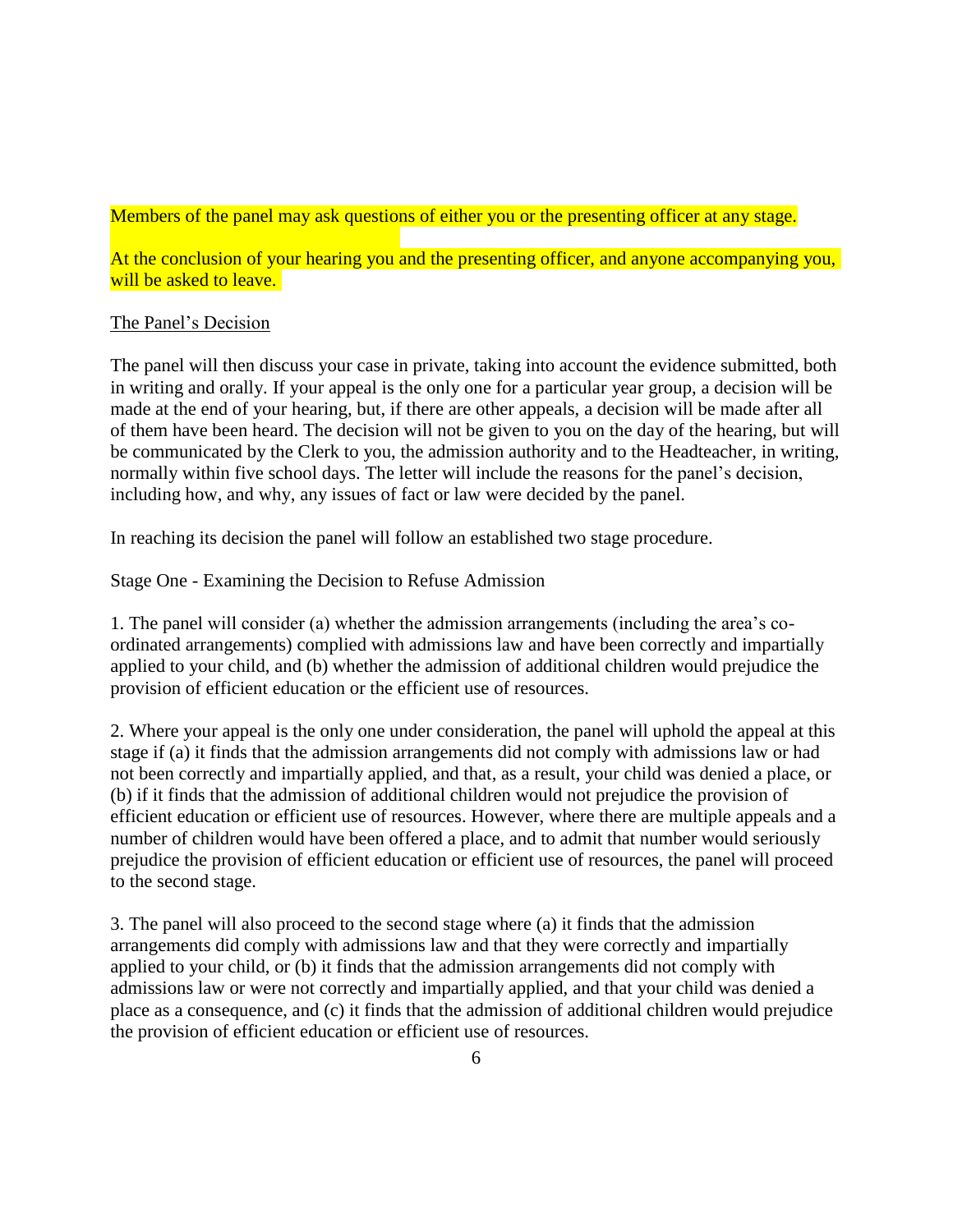Factors identified in the admission authority's case as demonstrating prejudice might include class sizes and organisation, accommodation availability, health and safety and financial resources if additional staff are needed.

### Stage 2 - Balancing the Arguments

The panel will balance your case against that of the admission authority. If the panel considers that your case outweighs that of the admission authority your appeal will be upheld and your child will be offered a place, except where there are more cases which outweigh prejudice than the school can admit. Where a certain number of children could be admitted without causing prejudice, the panel will uphold the appeals of at least that number of children by comparing the individual cases and upholding those with the strongest case for admission. If the panel does not agree that your case outweighs that of the admission authority your appeal will be refused.

You are entitled to know the reasons given by the panel for its decision, but do not have a right to see the notes of the hearing.

### Complaints About Appeals

The panel's decision is final and binding and there is no further right of appeal. However, if you believe there has been maladministration on the part of the panel or that the Governing Body has failed to comply with the Appeals Code in setting up the panel, you can ask for an investigation by writing to the Education and Skills Funding Agency (ESFA), which acts on behalf of the Secretary of State for Education in such matters. This is not a right of appeal and covers issues such as a failure to follow correct procedures or a failure to act independently and fairly, rather than a complaint about the merits of a decision. The EFSA cannot consider whether the panel was correct to uphold or dismiss an appeal but may make recommendations for a suitable remedy where there is evidence of maladministration.

### Further Appeals

Appellants do not have the right to a second appeal in respect of the same school for the same academic year unless, in exceptional circumstances, the admission authority has accepted a second application from the appellant because of a significant and material change in circumstances of the parent, child or school since the original application was made but still refused admission.

Applications and appeals are dealt with on the basis of the academic year, i.e.